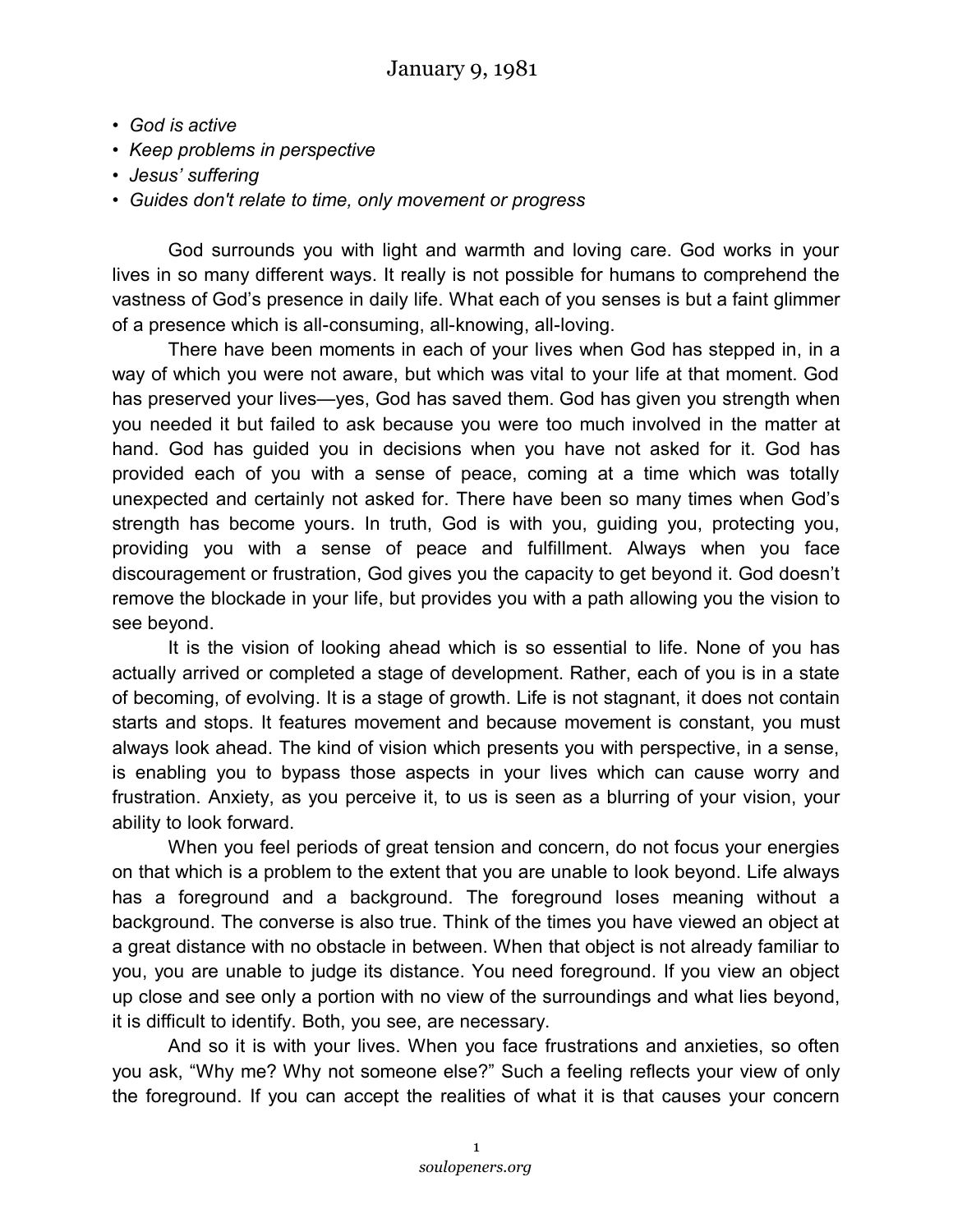and realize there is more to life than the present, your spirit will be uplifted and you will discover a pathway which leads beyond. When you pray to God for the ability to get over something, you really are searching for a background, as well as asking for strength. Think back to such instances, and each of you will recall that your capacity to endure grew directly with your vision of time further on, the future, a new possibility…in short, hope. It is that hope, coupled with God's strength, which gives you the capacity, the power, the insight, to deal with the present.

Suffering, problems of all sorts, are essential to all life. You know of the agony of Jesus in his suffering, and you frequently ask, "How can such a person whose life was so exemplary be made to suffer in such a shameful way?" The point of the suffering is not that he was crucified because of the sins of the world. The point was that he, like all people, experienced suffering, but it is how it was faced that is so important. It was in the demonstration of his vision beyond the suffering, his faith in God, which is important. It is the exercise of that same faith in your lives which saves each of you…in other words, allows you to move forward with peace and strength.

Each of you has many opportunities before you which will challenge you to seek that vision. It is a perspective, very much so. It is a link of that perspective on life with faith in God that is what gives you strength. That is what helps you to sense meaning in your daily lives. It is that which sets human life apart from other forms of earthly life the ability to formulate perspective, perspective of the future, and with it, a growing concept of God's presence within that view.

God is a part of the scene. God has created it, and because of God's presence in it, you are placed in the picture. Life has meaning. We have spoken of the development of the soul which is achieved through life. That is an indisputable fact, but that knowledge may be difficult to apply in your daily lives. Consider that need for perspective and your response to it. Your soul grows and develops along with your capacity to focus your spiritual eyes on what lies before you. The soul's light which we spoke about also illuminates your view of your own life. The stronger the light of the soul, the more far-reaching the view. The two are so closely related.

God presents light to the world in so many ways. As you study what God has taught you about light and apply it through a developing of your vision, your soul will grow and strengthen and your life will take on greater peace. With that peace will come the love that each of you has need for, that each of you has to give to others. It is a slow process by your measurement of time.

As we have said in the past, time has no meaning to us. It is only movement. Perhaps that has different meaning to you now. You are all caught up in the pressures of time, some more so than others, but each of your lives is directed with time as a crucial pillar. Your concept of time should not be a part of your perception of what lies ahead. Do not say to yourselves, "In six months I want this to be accomplished." Say only, "I am working to that goal." You will find more peace and relaxation and